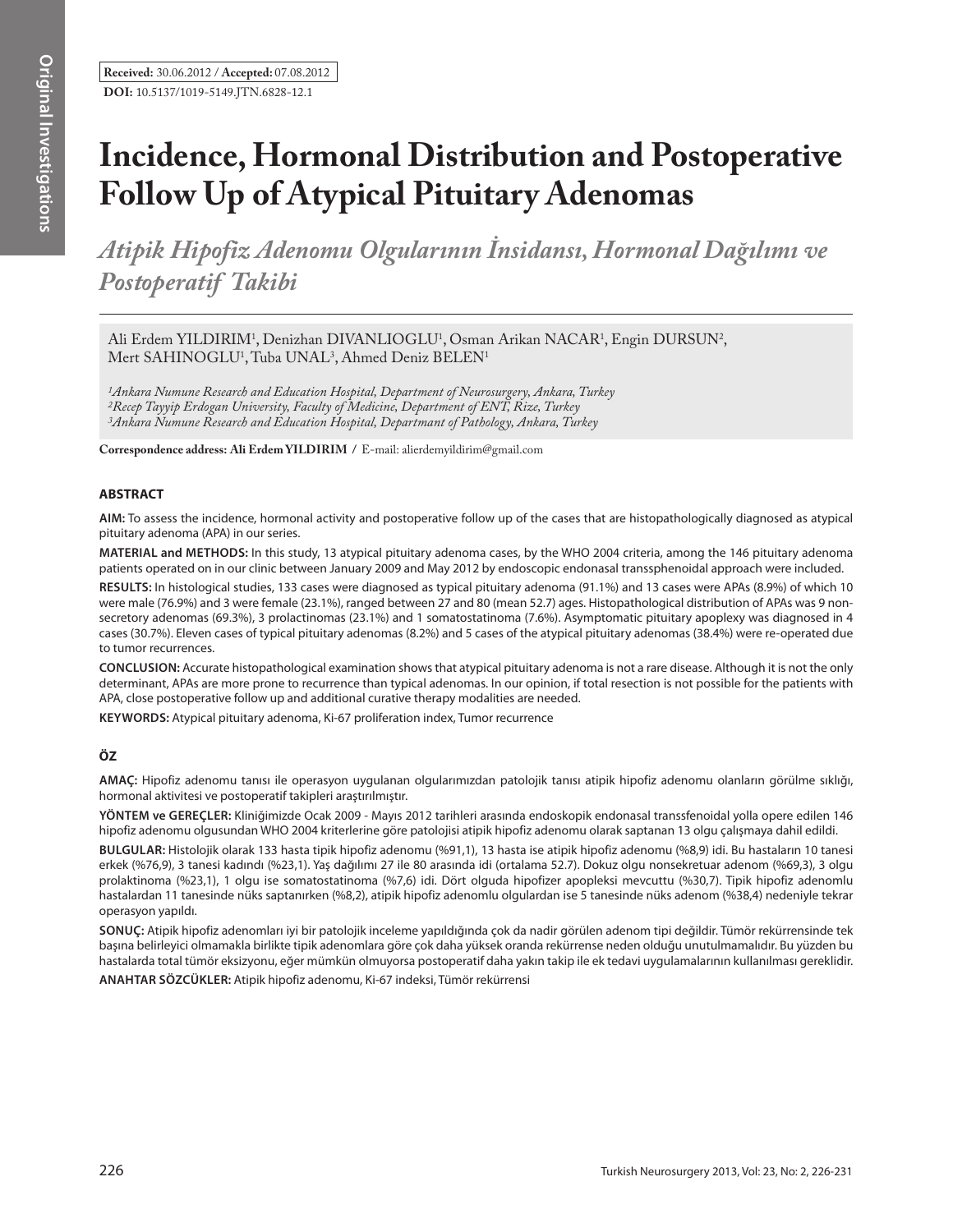## **Introduction**

Pituitary adenomas comprise 15% of all intracranial tumors and are third in prevalence after gliomas and meningiomas (15). Twenty percent of these pituitary adenomas are diagnosed incidentally and 27% are discovered in post mortem examination (2, 4). The majority of pituitary adenomas consist of a benign phenotype that are slow growing and do not invade local tissues (1). A small subset of pituitary adenomas, having a more aggressive behavior, invades to bone, vascular and neural tissues or cavernous sinus, and has the potential to grow at a faster rate (10). This group of pituitary adenomas is not malignant, although, it displays aggressive phenotypes that have increased rates of recurrence despite surgical and radiation therapy. For this reason they are described as being atypical (1). Either pre-operatively through radiological findings or during the course of surgery some adenomas will show invasion of adjacent structures. These adenomas are characterized as being invasive pituitary adenomas and a small subset is referred to as atypical pituitary adenomas (5).

According to new classification criteria for endocrine tumors, released in 2004 by WHO, pituitary tumors are classified as benign adenomas, atypical adenomas, or carcinomas (3). Based on these classifications, the diagnostic criteria for atypical adenomas include: high mitotic activity, excessive p53 immunoreactivity, and a Ki-67 proliferative index above 3% (3). The WHO's diagnostic classification has been a source of inspiration for various studies in the literature as well as a source of controversy (6, 7, 8, 9, 11, 12, 17), but regardless, a number of studies have been published using these criteria to study the incidence and histopathology of atypical pituitary adenomas (13, 14, 15).

Atypical pituitary adenomas exhibit aggressive clinical progression and highly invasive manifestations. For this reason, it is important to note that APAs have the capacity to cause a high degree of pathology in normal tissue as well as increased neurological deficits and difficulty of recession in surgical removal. It is also important to note that due to the rapidly dividing nature of atypical pituitary adenomas, higher than normal tumor growth, early post-operative recurrence is likely.

The goals of this study are to assess incidence rates, recurrence rates, and post-operative follow up of atypical pituitary adenomas.

#### **Material and Methods**

Thirteen atypical pituitary adenoma cases among 146 patients harbouring pituitary adenomas operated via endoscopic endonasal transsphenoidal approach at Ankara Numune Education and Research Hospital Neurological Surgery Clinic between October 2009 and May 2012 were included in this study.

One hundred and forty-six patients who underwent surgery for pituitary adenomas were retrospectively reviewed and 13 cases diagnosed as having atypical pituitary adenomas

according to WHO classification of CNS tumors (increased mitotic activity, Ki-67 proliferation index greater than 3%, and p53 gene immunoreactivity) were selected for the study. In these patients assessment included preoperative radiological records, preoperative hormone levels, history of previous pituitary operations, preoperative invasiveness parameters, post-operative radiological records, additional post-operative treatment, and post-operative recurrences. The patients who had Ki-67 indices above 3%, but did not present with increased mitotic activity were not included in the study.

Immunohistological studies were performed on formalinfixed and paraffin-embedded sections for the presence of ACTH, PRL, GH, TSH, FSH, LH, p53 and Ki-67. ACTH (AH 26, Thermo), FSH (N1539, Dako), GH (A0570, Dako), LH (LH01, Neomarkers), PRL (PRL02, Neomarkers), TSH (0042, Dako) Ki67 (MIB-1, Dako), and p53 (DO7, Dako) were identified with primary antibodies. In order to evaluate the positive Ki-67 cells, the sections with the highest antibody counts were magnified at 400x under light microscope, and 1000 nuclear stained cells were counted. The percentage of Ki-67 positive cells was calculated (Figure 1 A,B).

#### **Results**

Of the 146 pituitary adenoma patients who underwent endoscopic endonasal transsphenoidal surgery, 133 patients (91.1%) were classified as having typical adenomas and 13 (8.9%) as having atypical adenomas. Of the 13 patients with atypical adenomas, 10 (76.9) were male and 3 were female (23.1%). The age range of the patients was between 27 and 80 years (mean 52.7 years). Among 9 non-secretory adenomas (69.3%), 3 were prolactinoma (23.1%), and 1 was a somatostatinoma (7.6%). Of these 13 patients, 4 were radiologically and pre-operatively diagnosed as asymptomatic pituitary apoplexy (30.7%). Of the 4 patients with pituitary apoplexy, all were male, 2 had prolactinoma, and 2 had non-secretory adenoma (Figure 2 A,B).

All 13 of the atypical pituitary adenomas were macroadenoma (diameter greater than 1 cm). The pre-operative radiological images and macroscopic images of all 13 patients showed infiltration of the tumor into surrounding normal tissues (Figure 3 A-D). All Ki-67 indexes of masses were assessed and found to be at 3-10% with a mean value of 4.7%.

In 16 of the 146 patients (10.95%), pituitary adenomas showed recurrence within an average time of 41 months. Of the patients that experienced tumor recurrence, 11 were typical adenomas (11/133, 8.2%) and 5 were atypical adenomas (5/13, 38.4%). The typical adenomas consisted of 4 somatotropinomas (36.3%), 3 ACTHomas (27.3%), 2 prolactinomas (18.2%), and 2 non-secretory adenomas. All recurrent atypical adenomas were non-secretory. Asymptomatic pituitary apoplexy existed in 4 of the 13 atypical adenoma patients (4/13). Two of the 4 apoplexy patients were prolactinomas, whereas the other 2 patients had non-secretory adenomas (Table I).

All patients, returned with recurrent pituitary adenomas, again underwent an endoscopic endonasal transsphenoidal operation for maximum resection of the tumor.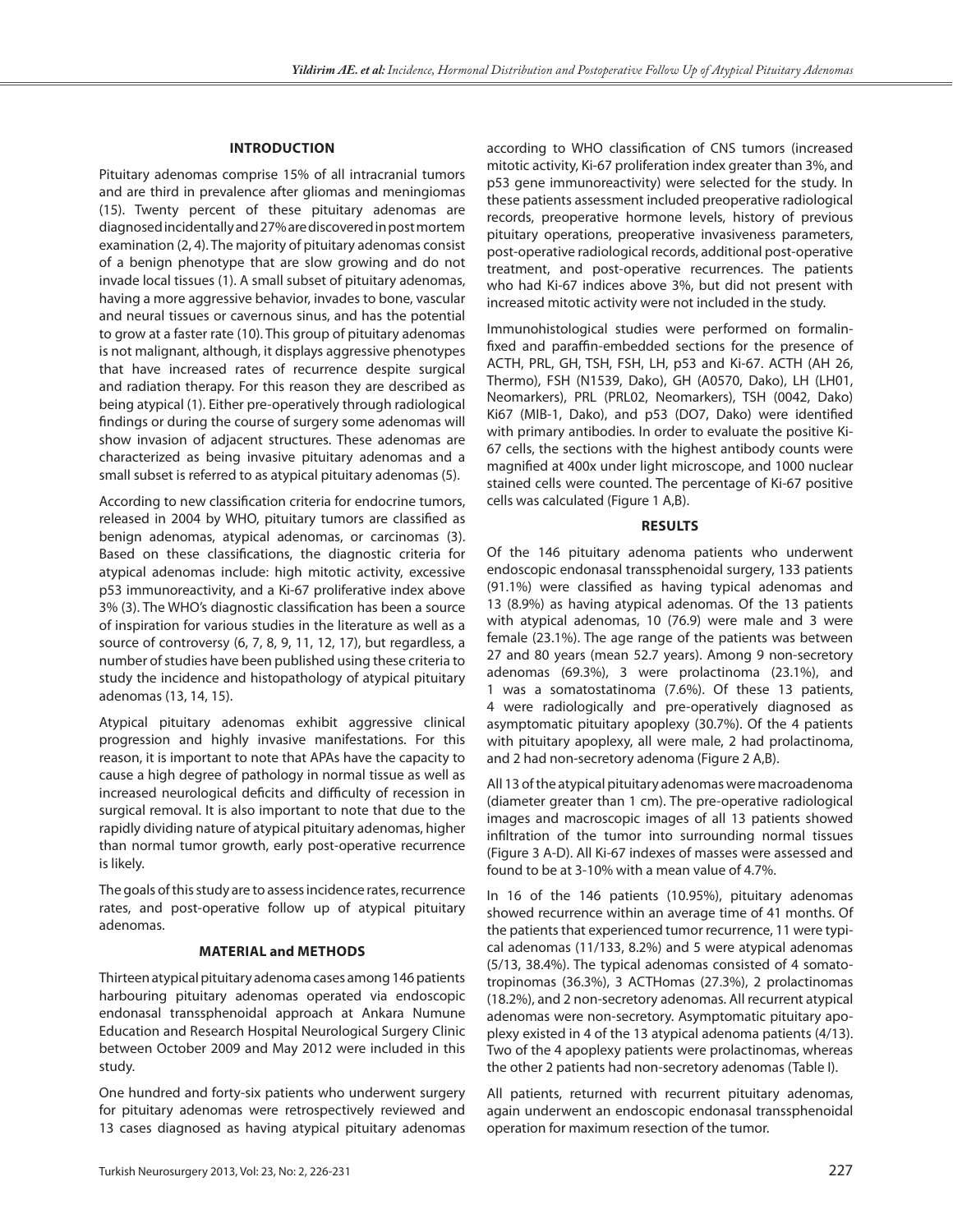# **Discussion**

The aim of the present study is to investigate incidence rates, hormone profiles and recurrence rates of atypical pituitary adenomas which are diagnosed according to the criteria of the latest WHO endocrine tumors classification, and to discuss the follow up of these tumors. The incidence of atypical adenomas in 146 patients, who underwent endoscopic endonasal transsphenoidal surgery for pituitary adenomas, was 8.9%. Among 13 patients with atypical adenomas, 9 were non-secretory adenoma, 3 were prolactinoma and 1 was a somatostatinoma. All of these tumors were infiltrating macroadenomas. Ki-67 index ranged between 3-10% with a



**Figure 1:** Photomicrographs of an atypical non-secretory adenoma. **A)** Islets of tumor cells with large eosinophilic cytoplasm (*stars*) in a vessel rich stroma (*asterixes*) are present (HE, X40). Scale Bar = 200 µm. **B)** Same tumor cells (*arrows*) with 5-8% nuclear positive staining with Ki-67 immunohistochemical analysis (x200). Scale Bar = 40  $\mu$ m.



**Figure 2:** Preoperative Gd-enhanced coronal (upper) and sagittal (lower) MR images of 2 patients with pituitary apoplexy. Note the signal hyperintensity of blood (*arrows*) inside the sellar region. **(A)** Images of the patient with non-secretory atypical pituitary adenoma apoplexy. **(B)**  Images of the patient with atypical prolactinoma apoplexy.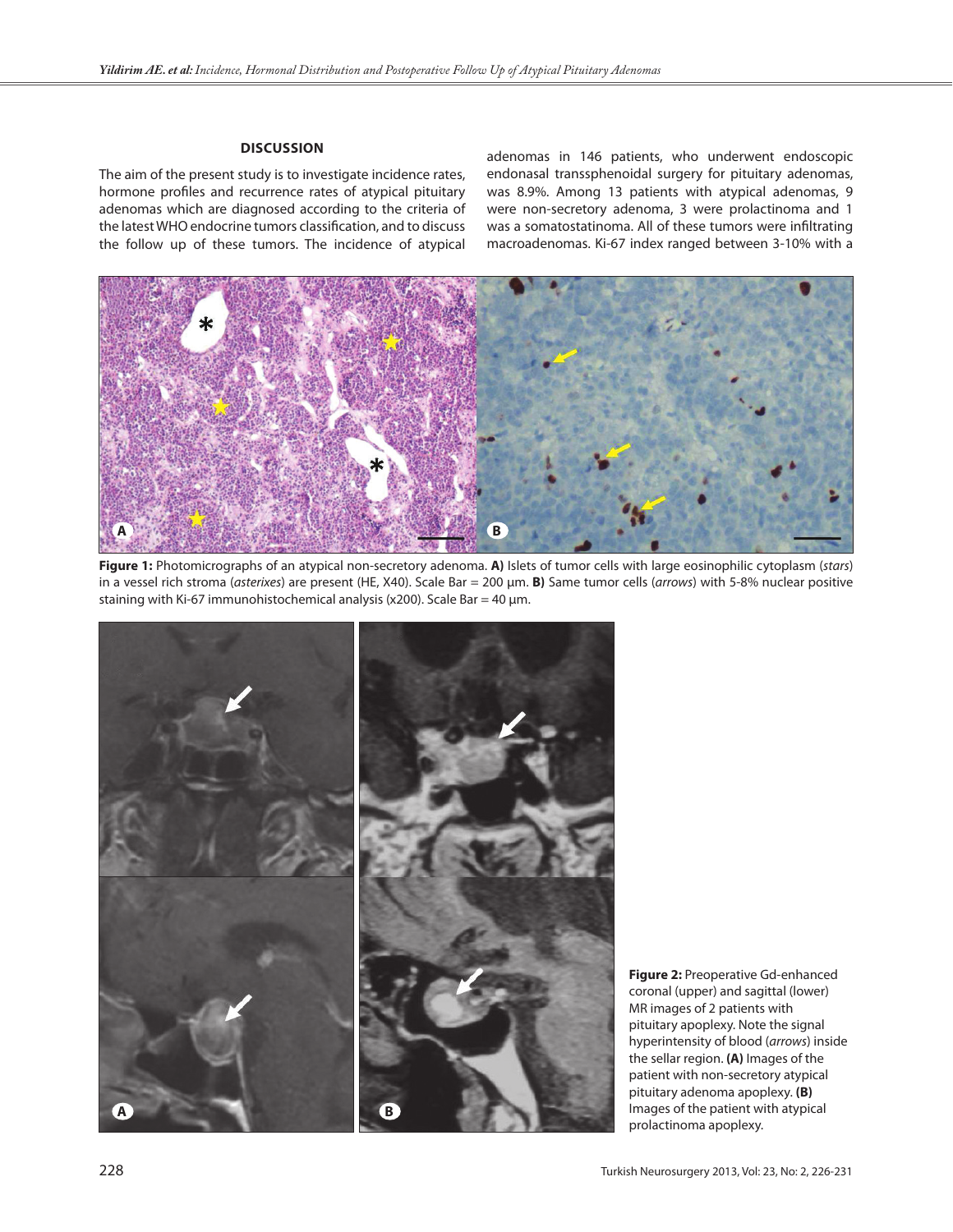

**Figure 3:** Preoperative Gd-enhanced coronal (upper) and sagittal (lower) MR images of 3 separate patients (**A, B, C** and**D**) with atypical pituitary adenomas. Note suprasellar, infrasellar and cavernous sinus invasions.

mean value of 4.7%. Of these 13 patients, 4 presented with asymptomatic pituitary apoplexy.

Pituitary adenomas are the third most common intracranial tumor, and are seen more often in women, especially in the fourth decade (15). Most pituitary adenomas present with a benign phenotype (1). A small subset of these tumors, however, exhibit an intermediate presentation between benign and malignant biological activity. In comparison to benign tumors, these tumors with intermediate activity are generally more aggressive and infiltrate bone and surrounding vascular and neural tissues with an increased growth rate (10). Previously, this group of pituitary adenomas with more aggressive phenotypes and higher rates of recurrence was differentiated as being aggressive or premalignant adenomas (18). In the past, the functional behavior of typical and atypical adenomas were regarded as being similar in their recurrence rates, age of onset, and hormonal manifestations, with the most prominent difference was identified by MRI regarding invasion of the tumor (83% in atypical and 45% in typical adenomas) (18).

Ki-67 is an antigen which is routinely examined in all pituitary adenoma specimens besides immunohistochemical staining. Increasing levels of this antigen is correlated with the speed of tumor growth, invasion of the tumor and tumor recurrence (18). In 1996, the study of Thapar et al. revealed that the 3% or more increase of Ki-67 index is significant for differentiating invasive or noninvasive pituitary adenomas and this threshold level is accepted by the WHO (16). In 2004, the WHO published a new classification scheme for the identification of atypical pituitary adenomas: Ki-67 index greater than 3%,

widespread positive p53 protein expression, and increased mitotic activity (3). Each of these atypical criteria separately display more aggressive and invasive character of the lesion but the effect on recurrence and surrounding tissue invasion of all these tree criteria is still not collectively investigated (18).

Considering previous studies, Saeger et al. 2005 identified 12 cases of atypical pituitary adenomas out of 451 total pituitary adenomas (2.7%), Scheithauer et al. 2006 reported 6 cases of atypical pituitary adenomas out of 78 total pituitary adenomas (14.7%), and Zada et. al. 2011 identified 18 atypical pituitary adenomas out of a total of 121 cases of pituitary adenomas (14,8%) (14, 15, 18). Our study revealed 13 cases of atypical pituitary adenomas out of 146 patients (8.9%). The percentage of our series is in concordance with the data of literature.

All pituitary adenomas were identified as having Ki-67 indices of 0-7%, consistent with Scheithauer et al. findings (15). Thapar et al. presented 70 cases of pituitary adenoma masses with Ki-67 proliferation indices averaging 4.66% (16). Zada et al. presented masses with Ki-67 indices between 3-20% with an average proliferation index of 7% (18). Our findings are consistent with the previous studies in that masses of patients had Ki-67 proliferation indices between 3-10% with an average of 4.7%.

Saeger et al. and Zada et al. findings show that the most common atypical pituitary adenomas are somatotropinomas, non-secretory adenomas and ACTHomas, composing more than 70% of all cases (14, 18). Zada et al. state that 94% of atypical pituitary adenomas in their subjects were classified as macroadenomas (18). In our study, all of atypical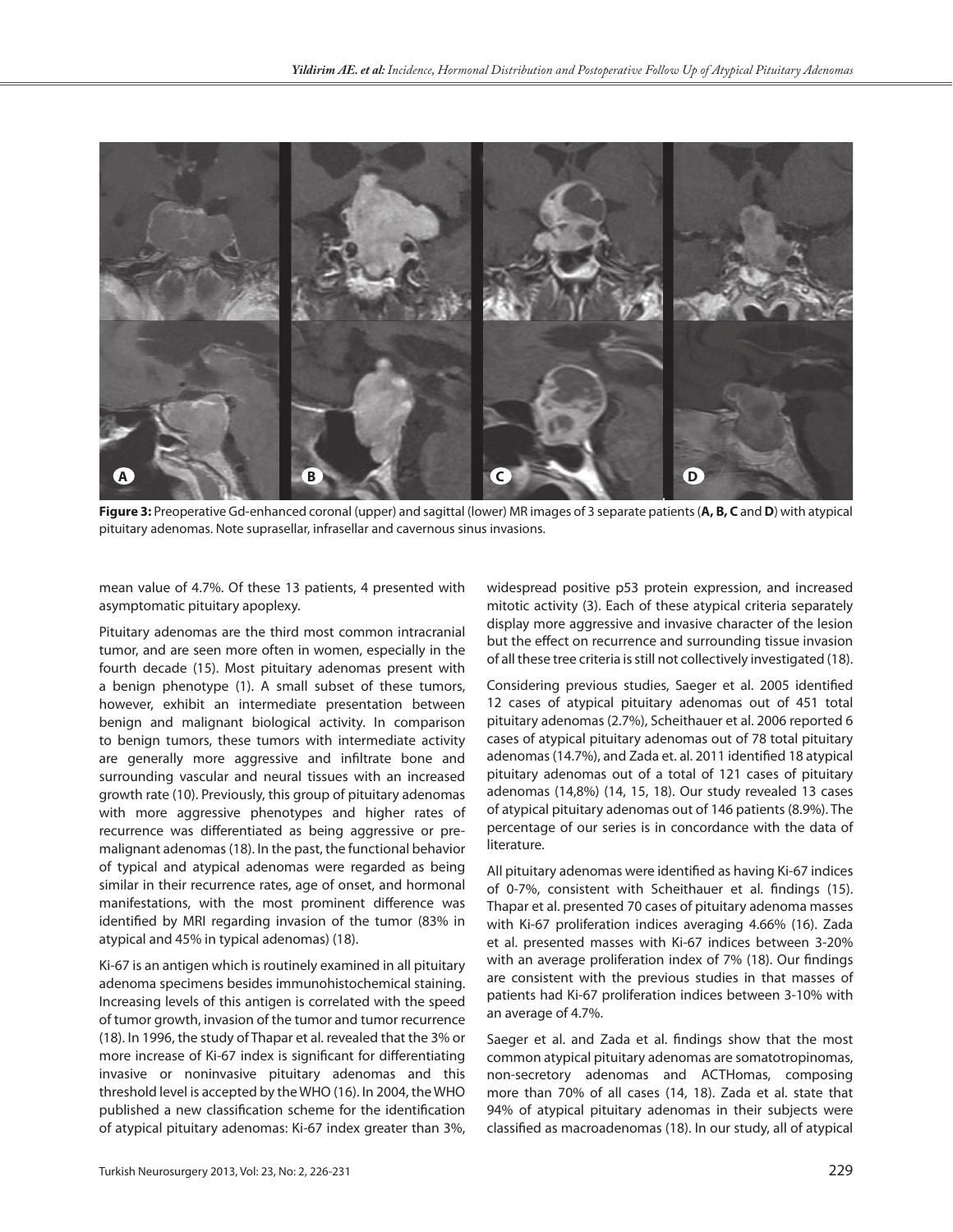| <b>Patient</b> | Age, Sex | <b>Hormonal Function</b>                          | <b>Pathology</b> | Ki-67 Index | <b>Previous Treatment Apoplexy</b> |       | <b>Invasion</b> |
|----------------|----------|---------------------------------------------------|------------------|-------------|------------------------------------|-------|-----------------|
| 1              | 52, M    | hyperprolactinemia                                | Prolactinoma     | $> 3\%$     | Cabergoline                        |       | <b>IS</b>       |
| $\overline{2}$ | 27, F    | hypothyroid,<br>hypocortisol                      | N/S              | 4%          | 1xTS, 1xETS op.                    |       | <b>SS</b>       |
| 3              | 45, M    | low IGF-1,<br>hypogonadism,<br>hyperprolactinemia | N/S              | $> 3\%$     | 1xTS, 1xETS op.                    |       | IS and SC       |
| $\overline{4}$ | 39, F    | increased<br>$GH / IGF-1$                         | Somatostatinoma  | $2 - 3%$    | Somatostatine                      |       | IS and SC       |
| 5              | 38, M    | hypothyroid,<br>hypocortisol,<br>hypogonadism     | N/S              | $3 - 4%$    | 1xTK, 1xTS, 1xETS<br>op.           |       | SS and SC       |
| 6              | 77, M    | hyperprolactinemia,<br>hypocortisol               | N/S              | $5 - 10%$   | None                               |       | SS, IS and SC   |
| $\overline{7}$ | 80, M    | hyperprolactinemia                                | Prolactinoma     | $> 3\%$     | Cabergoline                        | $(+)$ | IS and SC       |
| 8              | 52, F    | hypothyroid,<br>hypocortisol, low<br>$IGF-1$      | N/S              | $5 - 7%$    | 2xETS op.                          |       | SS, IS and SC   |
| 9              | 44, F    | hyperprolactinemia,<br>hypocortisol               | N/S              | $7 - 8%$    | None                               |       | SS, IS and SC   |
| 10             | 50, M    | hypocortisol,<br>hypogonadism                     | N/S              | 4%          | None                               | $(+)$ | SS              |
| 11             | 66, M    | hypothyroid,<br>hypocortisol,<br>hypogonadism     | N/S              | 4%          | 1xTS op.                           |       | SS, IS and SC   |
| 12             | 65, M    | hyperprolactinemia                                | Prolactinoma     | 4%          | None                               | $(+)$ | IS and SC       |
| 13             | 51, M    | hypothyroid,<br>hypocortisol,<br>hypogonadism     | N/S              | 5%          | None                               | $(+)$ | SS and IS       |

TC: transcranial, TS: transsphenoidal, ETS: endoscopic transsphenoidal, SS: suprasellar, IS: infrasellar, SC: sinus cavernosus, N/S: non-secretory, IGF-1: insulin *like growth factor -1.*

adenomas, that invade suprasellar and parasellar region, were macroadenomas. Of these patients, 9 had non-secretory adenoma (69.3%) and 4 had hormone secreting adenoma (30.7%). Of the four hormone secreting ones, 3 were classified as prolactinoma (23.1%) and 1 was classified as a somatotropinoma (7.6%).

In Zada et al. study, 11 of 18 patients underwent early postoperative screening and 4 of these patients (36%), were found to have residual tumors within 3,5 months (18). In our study, 16 of 146 patients (10.95%) experienced a recurrence of their tumor within 41 months. Those with recurring tumors included 11 typical adenomas (8.2%) and 5 atypical adenomas (38.4%). Of those with recurring typical adenomas, 4 exhibited somatotropinomas (36.3%), 3 exhibited ACTHomas (27.3%), 2 exhibited prolactinomas (18.2%), and 2 had non-secretory adenomas, whereas all recurring atypical adenomas were

non-secretory adenomas. These 5 patients with atypical pituitary adenoma had suprasellar and parasellar invasion, which were excised subtotally. These cases were all found to have residual tumor formation at their one-year follow up and were all treated again with endoscopic endonasal transsphenoidal surgery.

In our study, 7 of 146 pituitary adenoma patients exhibited asymptomatic pituitary apoplexy (4.7%), with 4 being atypical adenomas (2.7%). These four patients were male, with 2 having prolactinomas (1.3%) and the other two having non-secretory adenomas (1.3%).

In conclusion, our study sought to display all hormonal activities and recurrence patterns of atypical pituitary adenomas amongst total pituitary adenomas. Atypical pituitary adenomas are not as uncommon as once thought.